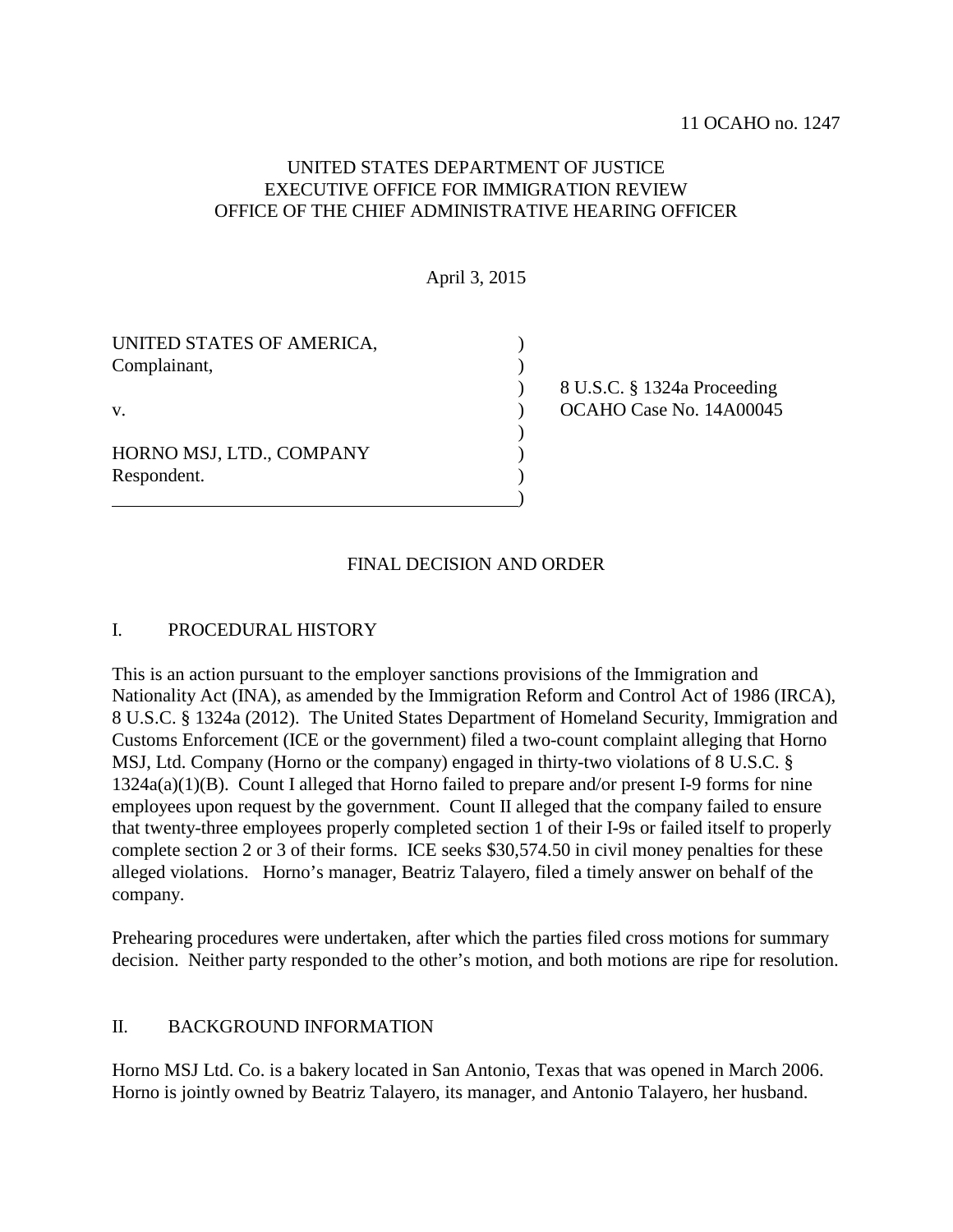The company's answer says that Beatriz Talayero is sixty-eight years of age and her husband is seventy, and that they invested their savings into the bakery, having no previous experience in that business. Talayero states further in a sworn statement that baking has been her lifetime hobby, but that the bakery has been struggling for the last few years.

ICE served Horno with a Notice of Inspection (NOI) and subpoena on July 31, 2012, scheduling an I-9 inspection to start on August 6, 2012. In response, Horno presented twenty-six original I-9s, a wage report, and various other documents. During the ensuing inspection, ICE served Horno with a Notice of Suspect Documents (NSD) and a Notice of Discrepancies in September 2012, followed in October 2012 by a Confirmation of Notice of Inspection Results, and a Change to Notice of Inspection Results. The government served a Notice of Intent to Fine (NIF) on the company on March 5, 2013, and Horno made a timely request for hearing on April 2, 2013. All conditions precedent to the institution of this proceeding have been satisfied.

### III. LIABILITY FOR THE VIOLATIONS ALLEGED

### A. The Government's Motion

ICE's motion says that Horno's payroll ledger evidences that Horno employed Karla Amador, Mirna Cerfico, Manuela Cruz, Diana Haza, Ramses Maiz, Fidencio Medrano, Octavio Millan, Mario Ojeda, and Gloria Saenz Lopez, named in Count I, but the company did not present I-9 forms for any of them upon request. ICE says Horno did not present any I-9s for the employees named in Count I until it filed its prehearing statement on June 3, 2014, at which time the company provided I-9s for only five of them. $<sup>1</sup>$  $<sup>1</sup>$  $<sup>1</sup>$  The government says Horno provided no reason</sup> for its failure to timely present I-9 forms for these nine individuals and never requested additional time to do so. According to the government, most of the employment eligibility documents accompanying the late-produced I-9s are fraudulent.

ICE auditor Jose M. Sodari executed a declaration explaining that the Central Index System (CIS) is a computerized record system that ICE uses to verify the alien numbers that appear on employees' I-9s. The government points to printouts of the CIS reports for the alien numbers entered on the I-9s of Karla P. Amador, Ramses A. Maiz, and Gloria Saenz Lopez, and a basic report related to the Social Security number on Diana Haza's I-9, and says the permanent resident cards presented by Karla Amador and Ramses Maiz reflect A numbers that actually pertain to other individuals; the A number used by Gloria Saenz Lopez does not exist in the CIS database; and the Social Security number used by Diana Haza belongs to a deceased individual.

<span id="page-1-0"></span> <sup>1</sup> Karla Amador, Diana Haza, Ramses Maiz, Fidencio Medrano, and Gloria Saenz Lopez.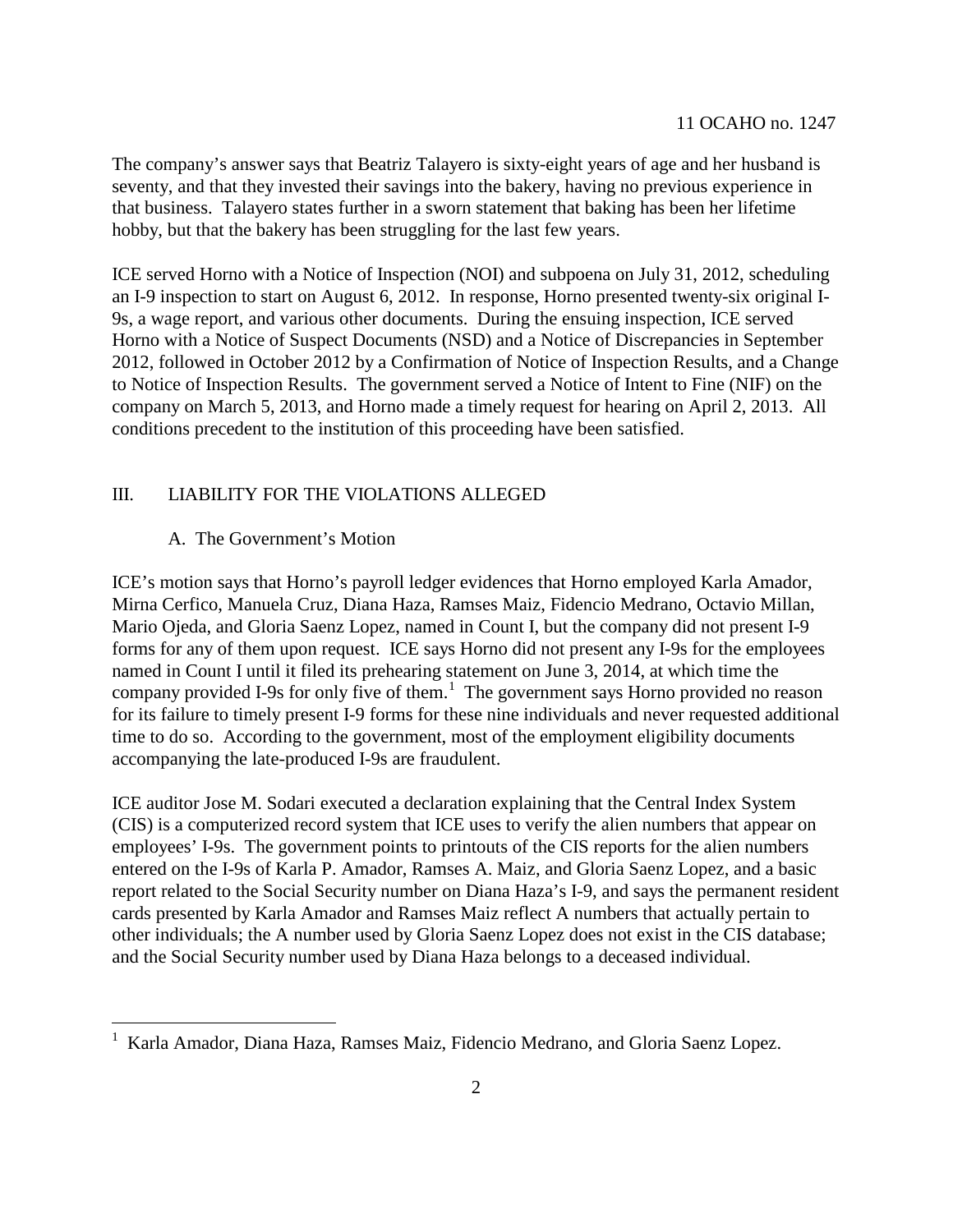With respect to Count II, ICE says there are material differences between the original I-9s the company presented in response to the NOI in August 2012 and the forms that Horno presented with its prehearing statement in June 2014 for the same individuals. ICE contends that because the subsequently provided I-9s are modified versions of the originals, they are entitled to no weight. ICE says further that it is self-evident that Horno failed to sign the section 2 attestations on the original I-9s for nineteen of the employees listed in Count  $II<sub>1</sub><sup>2</sup>$  $II<sub>1</sub><sup>2</sup>$  $II<sub>1</sub><sup>2</sup>$  but that the later I-9s contain post-dated signatures on all these forms. ICE also points to substantive violations on the I-9s of the remaining four employees named in Count II. Section 2 of Patricia Gaona's I-9 references only a list C document; section 1 of Antonio M. Rodriguez's I-9 is missing an attestation as to his immigration status, and section 2 fails to identify proper documents under Lists A and B; and the section 1 attestation on Maria Y. Rodriguez's I-9 is missing the employee's signature.

The I-9 form Horno initially presented for Juana Mendez Garcia shows a section 1 attestation under the name "Juana G Mendez," and the box for lawful permanent resident is checked. The government says this attestation is faulty, first, because no alien number is entered, and second, because the employee has actually been a naturalized citizen since 1988. The government says Horno submitted a corrected I-9 for Juana Mendez in June 2014 under the name "Juanito M. Garcia" with a section 1 attestation correctly showing her status as a citizen or national of the United States. ICE says there is no explanation for why two forms for the same employee would be signed on the same date with two different names.

Exhibits accompanying ICE's motion for summary decision include: G-A)<sup>[3](#page-2-1)</sup> declaration of ICE auditor Jose M. Sodari (5 pp.); G-B) USCIS Central Index System and Basic Report printouts (8 pp.); G-C) payroll ledger for Horno (19 pp.); and G-D) Memorandum to Case File Determination of Civil Monetary Penalty (3 pp.). Exhibits submitted with the government's prehearing statement are:  $G-1$ <sup>[4](#page-2-2)</sup> Notice of Inspection and administrative subpoena dated July 31, 2012 (5) pp.); G-2) I-9s and attachments (61 pp.); G-3) Horno's Wage Details dated July 19, 2012; G-4)

 $\overline{a}$ 

<span id="page-2-0"></span><sup>&</sup>lt;sup>2</sup> Victorina Alvarez, Rosario J. Benavides, Mayra J. Jamarillo, Luz N. Carillo, Rafael Corona-Ruiz, Bogardo Cruz, Maricela Cruz, Mary Espinoza, Erika Gomez Gonzalez, Fanny Gonzalez, Leticia Gonzalez, Nery Haza, Norma Hernandez, Priscilla Hernandez, Juanita Mermea, Liliana Perez, Irene Reyes, (Rosario) Santos San Augustin, and Eulalia G. Zaragoza.

<span id="page-2-1"></span> $3$  For clarity, the letter "G" is added before the government's alphabetical designations, and the letter "R" is added before the respondent's.

<span id="page-2-2"></span><sup>&</sup>lt;sup>4</sup> For clarity, the letter "G" is added before the government's numerical designation, and the letter "R" is added before the respondent's.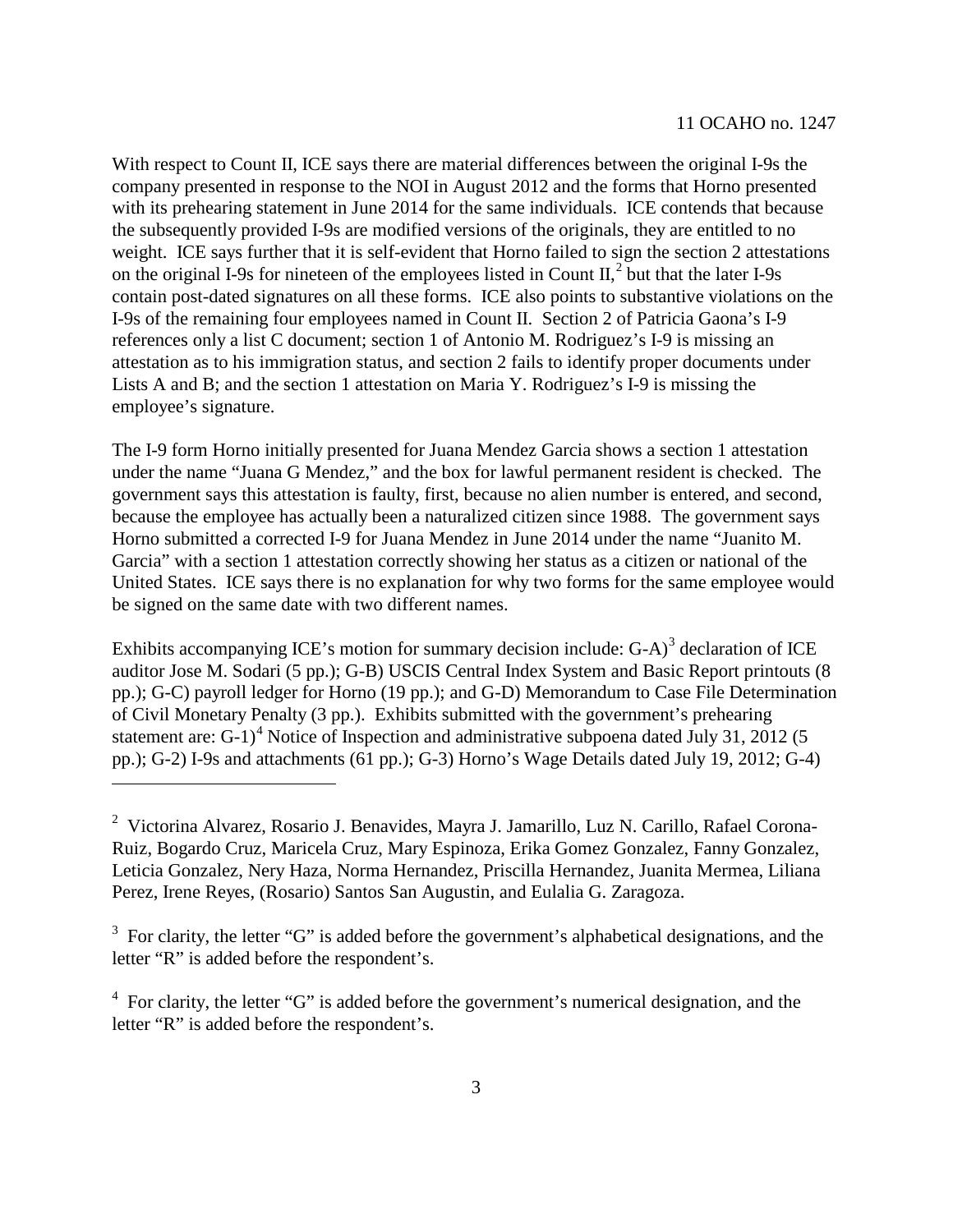Horno's formation documents (3 pp.); and G-5) Notice of Intent to Fine dated March 5, 2013 (6 pp).

#### B. Horno's Motion for Summary Decision

Horno's motion says that at the time of the inspection, Beatriz Talayero asked the company's accountant, Luis Garza, to submit all required documents, which Garza immediately gathered from his archive and submitted. Talayero says she assumed that the paperwork Garza submitted was complete, but in fact not all the employee files were at Garza's office. Some files had been kept in a cabinet at Horno's office, which Talayero did not realize until September 2012, when the company received the NSD and Notice of Discrepancies. Talayero then searched her records and found the files for Fidencio Medrano, Diana Haza, Ramses Maiz, Gloria Saenz, and Karla Amador, but was unable to find the files for Mario Ojeda, Octavio Millan, and Marcela Cruz.

Talayero says that except for Fidencio Medrano, all the employees in Count I had actually quit prior to the ICE inspection, and that Karla Amador and Mirna Cerfico had quit even before the hiring process was complete. She says Amador attended "orientation/evaluation" for two days and submitted her ID and Social Security card for inspection, but quit before finishing the hiring process and without completing section 1 of her I-9. Talayero says that Cerfico also attended the orientation/evaluation, but only for a few hours and never returned. According to Talayero, Amador's and Cerfico's names appear on the payroll only because Horno pays individuals for attending the evaluation/orientation. Talayero says that when she contacted ICE auditor Sodari to seek advice on what the next step should be, he told her to submit paperwork only for the current employees. She met with Sodari in September 2012 and submitted an updated I-9 for Fidencio Medrano, who was then the only current employee. The I-9 forms for Diana Haza, Ramses Maiz, and Gloria Saenz were presented with the others tendered in June 2014 with Horno's prehearing statement.

As to Count II, Talayero acknowledges that the company originally failed to fill out the I-9 forms properly. She says the reason that the two sets of I-9s are materially different is that the originals were incomplete and Sodari instructed her to properly complete them, which she did to the best of her understanding. Talayero says she dated the I-9s with the hire dates of the employees because she misunderstood how the forms were supposed to be filled out. Talayero says further that Juana Mendez Garcia barely knows how to read or write and that it is apparent that the I-9 form originally submitted for her was filled out by someone who helped her with it and mistakenly marked the space for permanent resident instead of for U.S. citizen. When ICE asked for corrections, Talayero asked Garcia to fill out a new form, which she did, and Talayero signed the form and dated it December 5, 2006, the date Garcia was hired. Talayero says entering the employees' start dates was a mistake she repeated in the same pattern on all the forms that required corrections.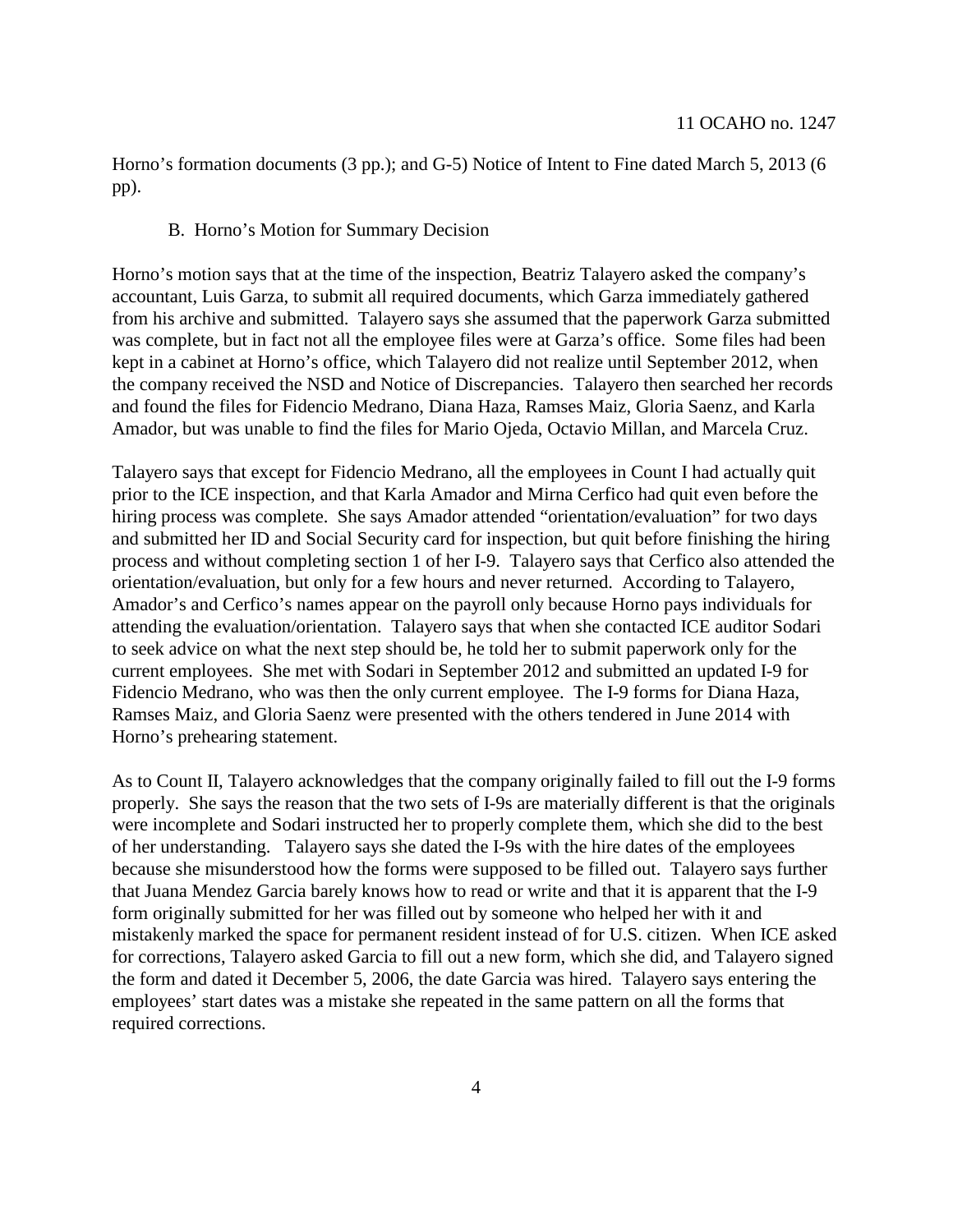Exhibits accompanying Horno's motion for summary decision include: R-A) declaration of Beatriz Talayero (2 pp.); R-B) Horno's payroll ledger dated August 4, 2012 (2 pp.); and R-C) Horno's 2013 corporate tax return. Exhibits accompanying the company's prehearing statement include: R-1) certificate of service for Notice of Suspect Documents and Notice of Discrepancies, and accompanying documents (6 pp.); R-2) Change to Notice of Inspection Results and Confirmation of Notice of Inspection Results and accompanying documents (4 pp.); R-3) I-9s (62 pp.); R-4) mail correspondence between Horno and ICE (4 pp.); and R-5) electronic correspondence between Horno and ICE (6 pp.).

C. Discussion and Analysis

Employers have an affirmative duty to prepare I-9s for their employees and to make those forms available for inspection on at least three days' notice. 8 C.F.R. § 274a.2(b)(2)(ii) (2014). ICE gave Horno four business days' notice of the inspection commencing on August 6, 2012.<sup>[5](#page-4-0)</sup> Talayero concedes that Horno did not timely present I-9s for the employees listed in Count I. She contends, however, that Karla Amador and Mirna Cerfico were not employees because they only attended orientation, but never actually started work.

An employee is an individual who provides services or labor for an employer for wages or other remuneration. 8 C.F.R. § 274a.1(f). Because Horno compensated its employees for their participation in the orientation process and paid wages to them in exchange for their attendance, Amador and Cerfico were employees of Horno for purposes of this proceeding. Whether Horno was obligated to prepare I-9s for them depends upon the individual facts and circumstances of their respective hires, including the duration of their tenure. Although there is evidence of Amador's and Cerfico's termination dates and of the dates when their final paychecks were issued, the record does not reflect their respective hire dates or rates of pay.

<span id="page-4-0"></span>Regulations provide, and case law emphasizes, that an employer must ensure that a new employee completes section 1 of the I-9 form on the individual's date of hire, 8 C.F.R. §  $274a.2(b)(1)(i)(A)$ , and that the employer must complete section 2 of the form within three business days of the hire, 8 C.F.R. § 274a.2(b)(1)(ii)(B). *See United States v. Two for Seven*, LLC, 10 OCAHO no. 1208, 4 (2014).<sup>[6](#page-4-1)</sup> When an employee quits unexpectedly, an employer may

<span id="page-4-1"></span> <sup>5</sup> August 4 and 5 fell on a weekend in 2012 and are not counted.

<sup>&</sup>lt;sup>6</sup> Citations to OCAHO precedents reprinted in bound Volumes 1 through 8 reflect the volume number and the case number of the particular decision, followed by the specific page in that volume where the decision begins; the pinpoint citations which follow are thus to the pages, seriatim, of the specific entire volume. Pinpoint citations to OCAHO precedents subsequent to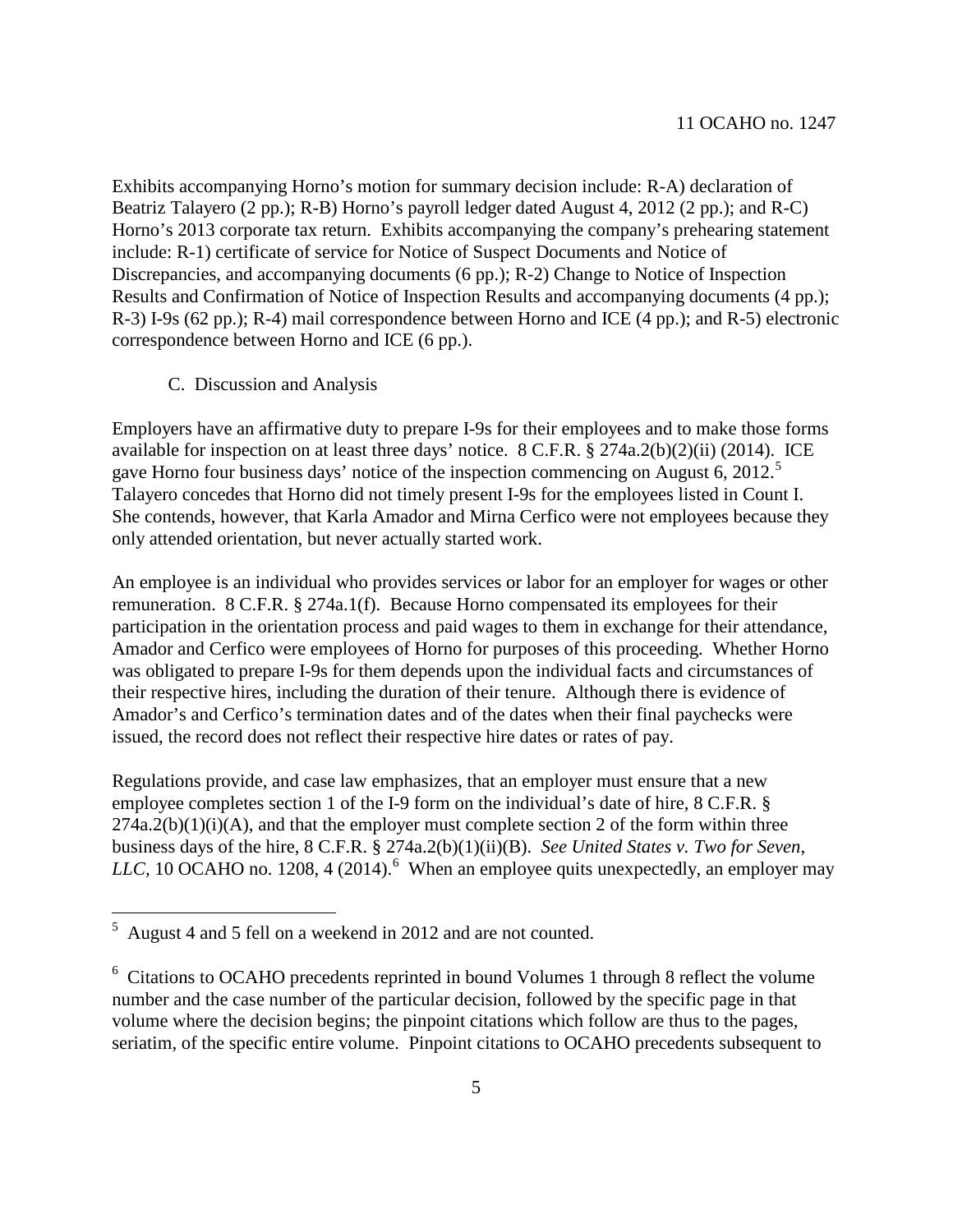under some circumstances avoid liability for failure to prepare an I-9 where there is evidence that the individual was hired for continued employment, but quit or was terminated shortly thereafter, frustrating the company's efforts to comply with the employment eligibility verification requirements. *See, e.g.*, *id.* at 5-6 (declining to hold employer liable for failing to complete I-9s for three individuals for whom there was no showing of any wages paid); *United States v. A&J Kyoto Japanese Rest.*, 10 OCAHO no. 1186, 7 (2013) (finding no liability for failure to complete section 2 for four individuals who worked fewer than three days); *United States v. DuBois Farms, Inc.*, 2 OCAHO no. 376, 599, 628-29 (1991) (declining to impose liability for failure to complete I-9s for employees hired in the field but separated on the first day of employment).

The Notice of Suspect Documents reflects the handwritten annotation "QUIT 7/14/12" next to Karla P. Amador's name. Horno's payroll ledger of August 4, 2012 reflects that Karla P. Amador's year-to-date gross wages were \$101.50, consisting of two paychecks, one dated Saturday, June 30, 2012, for \$41.04 (\$43.50 less deductions) and the other dated Saturday, July 14, 2012, for \$54.73 (\$58 less deductions). Because Karla P. Amador received a paycheck on June 30, 2012, she must have been hired on or before that date. Amador did not quit until July 14, 2012, and was clearly an employee for more than three days. Horno should have completed an I-9 for her.

The Notice of Discrepancies contains the handwritten notation "QUIT 7/7/12" next to Mirna Cerfico's name, and the payroll ledger reflects that Mirna Cerfico's gross wages were \$65.25, consisting of one paycheck for \$61.56 (after deductions) dated July 7, 2012. Unless Horno paid Cerfico in excess of \$20 an hour to attend the orientation, however, there is no way that a paycheck for \$65.25 can represent only the "few hours" of attendance the company acknowledges for Cerfico. Because \$65.24 exceeds the compensation for an eight hour day at the minimum wage of \$7.25 an hour, the government made a prima facie showing of at least one day of employment, and Horno has not rebutted that showing. Even assuming arguendo that Cerfico did not return after the first day, this would not have affected Horno's obligation to ensure that Cerfico completed section 1 of her I-9 on her first day of employment, and the company should have presented her partially completed I-9 to ICE for inspection on August 6, 2012.

Volume 8, where the decision has not yet been reprinted in a bound volume, are to pages within the original issuances; the beginning page number of an unbound case will always be 1, and is accordingly omitted from the citation. Published decisions may be accessed in the Westlaw database "FIM-OCAHO," or in the LexisNexis database "OCAHO," or on the website at http://www.justice.gov/eoir/OcahoMain/ocahosibpage.htm# PubDecOrders.

 $\overline{a}$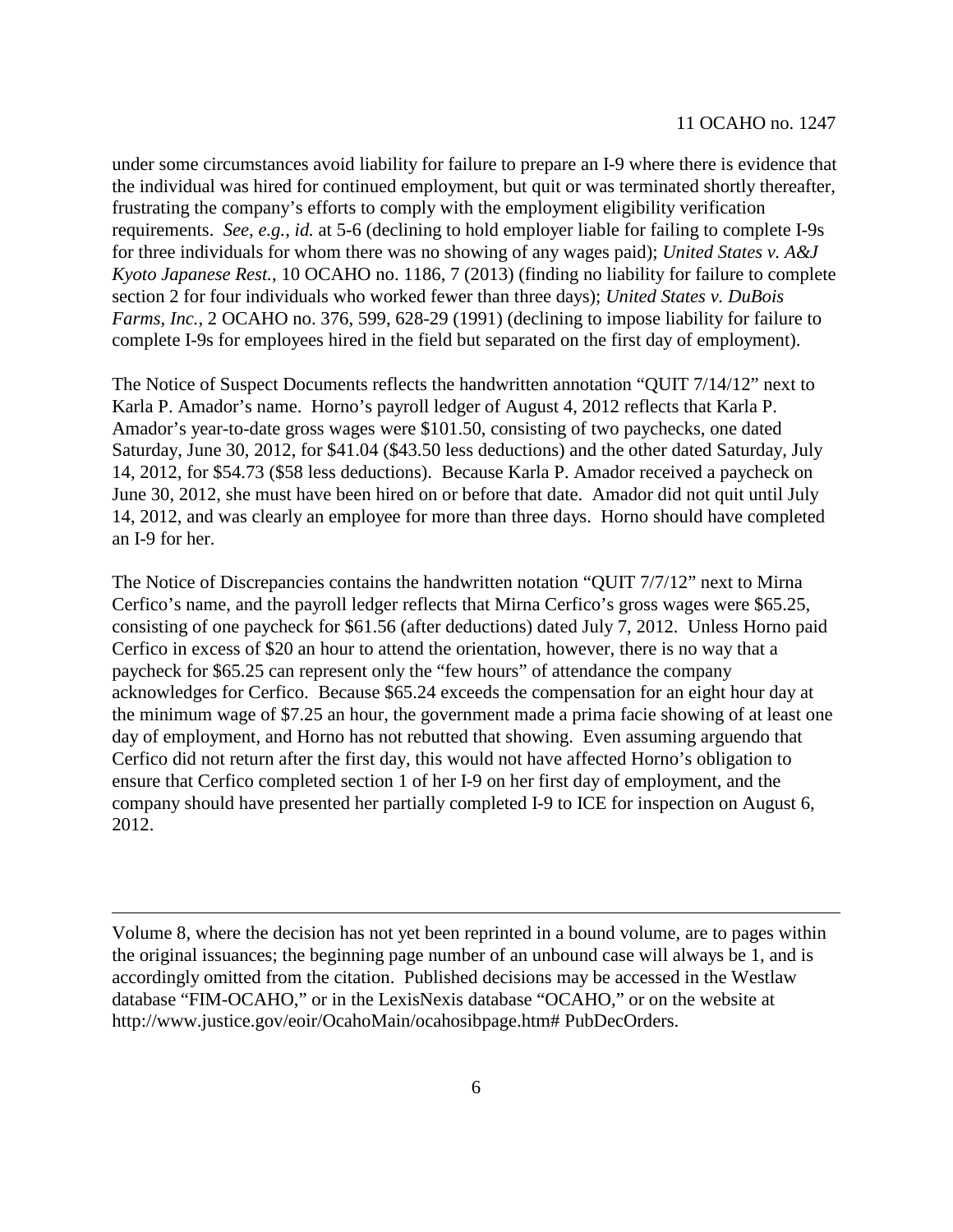Absent an extension of time, an employer cannot avoid liability for failure to timely present I-9 forms by submitting the forms at some point later in the process, whether in the course of the inspection itself or later during the ensuing litigation. *See*, *e.g*., *United States v. Liberty Packaging, Inc.*, 11 OCAHO no. 1245, 5-6 (2015); *A&J Kyoto*, 10 OCAHO no. 1186 at 7. Talayero never presented I-9s for Mario Ojeda, Octavio Millan, or Marcela Cruz at all, and neither the belated presentation of an I-9 for Fidencio Medrano in September 2012 nor the belated presentation of I-9s for Karla Amador, Diana Haza, Ramses Maiz, and Gloria Saenz in 2014 can absolve the company of liability. Horno is accordingly liable for the nine violations alleged in Count I.

Employers are also obligated to sign the attestation portion of section 2 to attest under penalty of perjury that the hiring entity reviewed appropriate documents to verify the individual's identity and employment authorization.  $8 \text{ C.F.R.}$   $\frac{6}{9}$   $274a.2(a)(3)$ , (b)(1)(ii). For purposes of completing section 2, employers are also required to record that they examined either a List A document, or both a List B and a List C document for each employee. 8 C.F.R.  $\S 274a.2(b)(1)(v)$  $\S 274a.2(b)(1)(v)$  $\S 274a.2(b)(1)(v)$ .<sup>7</sup> Visual examination of the I-9s for the employees named in Count II reflects, however, that the section 2 attestation on the I-9 forms for Rosario J. Benevides,<sup>[8](#page-6-1)</sup> Mayra J. Jamarillo, Luz N. Carillo, Rafael Corona-Ruiz, Bogardo Cruz, Maricela Cruz, Mary Espinoza, Ericka Gomez Gonzalez, Fanny Gonzalez, Leticia Gonzalez, Nery Haza, Norma Hernandez, Priscilla<sup>[9](#page-6-2)</sup> Hernandez, Juanita Mermea, Liliana Perez, Irene Reyes, Santos San Augustin,<sup>[10](#page-6-3)</sup> and Eulalia G. Zaragoza is totally blank, lacking both a signature and any entry showing the examination of appropriate documents. The section 2 attestation on the I-9 for Victorina Alvarez has some entries but is unsigned.

Visual examination of the I-9s of Patricia Gaona, Antonio M. Rodriguez, Maria Y. Rodriguez, and Juana M. Garcia, the four remaining employees named in Count II, reflects that substantive violations appear on each of these forms as well. Patricia Gaona's I-9 has a social security

<span id="page-6-0"></span><sup>&</sup>lt;sup>7</sup> List A documents establish both identity and employment eligibility, 8 C.F.R. §  $274a.2(b)(1)(v)(A)$ ; List B documents establish identity only, 8 C.F.R. § 274a.2(b)(1)(v)(B); and List C documents establish only employment authorization,  $8 \text{ C.F.R.}$   $\frac{8}{9}$  274a.2(b)(1)(v)(C).

<span id="page-6-1"></span><sup>&</sup>lt;sup>8</sup> This employee signed her I-9 as Rosario J. Benavides. Her accompanying documents reflect the same signature on her Social Security card.

<span id="page-6-2"></span><sup>&</sup>lt;sup>9</sup> This employee's name appears on her I-9 as Priscila Hernandez. Her accompanying documents reflect the same spelling on her Social Security card.

<span id="page-6-3"></span> $10$  This employee signed her I-9 as Rosario Sanagustin. Her accompanying documents reflect the same signature on her Social Security card.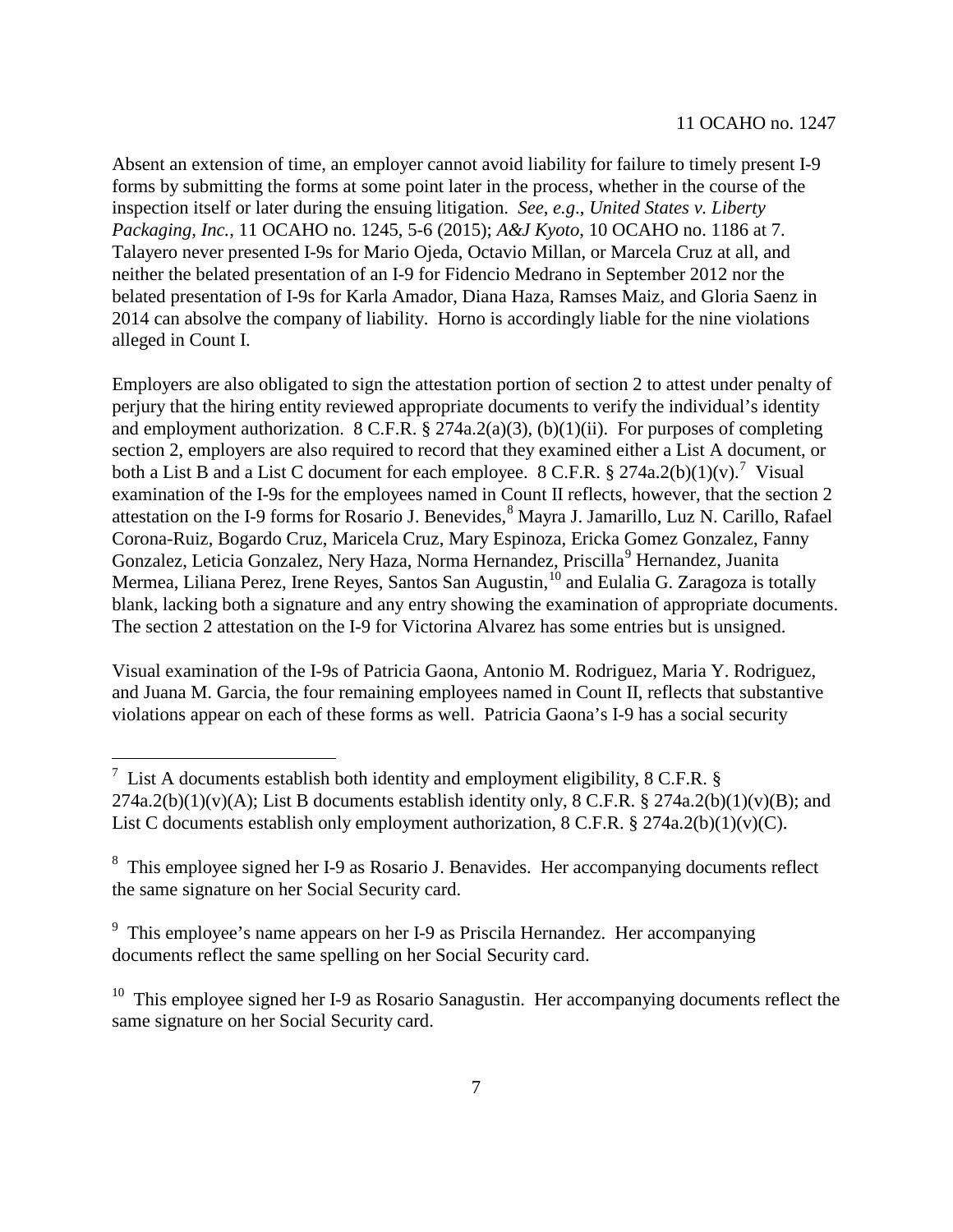number entered under List C, but there are no other entries in that section. Horno examined a List C document to establish Gaona's employment authorization, but failed to document the examination of a List B document to establish her identity. No box is checked in section 1 of the I-9s for either Antonio M. Rodriguez or Maria Y. Rodriguez, and Maria Y. Rodriguez did not sign the section 1 attestation.

The original I-9 for Juana G. Mendez<sup>[11](#page-7-0)</sup> reflects that Mendez checked the box indicating her status as a lawful permanent resident, but no alien number is entered on the adjacent line. Unless an alien number appears in section 2 of the I-9 or a legible copy of the document accompanies the form, this is a substantive violation. *See* Paul W. Virtue, *Interim Guidelines: Section 274A(b)(6) of the Immigration & Nationality Act Added by Section 411 of the Illegal Immigration Reform and Immigrant Responsibility Act of 1996* (Mar. 6, 1997), *available at* 74 No. 16 Interpreter Releases 706 (Apr. 28, 1997); *United States v. Ketchikan Drywall Servs., Inc.*, 10 OCAHO no. 1139, 6 (2011). No alien number appears in section 2 of Mendez' I-9 form, and no copy of her permanent resident card is attached to her I-9.

Horno is accordingly liable for failure to ensure the proper completion of section 1 or failure to properly complete section 2 of the I-9 forms for the twenty-three individuals named in Count II.

## IV. PENALTY ASSESSMENT

Civil money penalties are assessed for paperwork violations according to the parameters set forth at 8 C.F.R. § 274a.10(b)(2): the minimum penalty for each individual with respect to whom a violation occurred after September 29, 1999, is \$110, and the maximum is \$1100. The permissible penalties for the thirty-two violations found in this case accordingly range from a low of \$3520 to a high of \$35,200.

In assessing an appropriate penalty, the following factors must be considered: 1) the size of the employer's business, 2) the employer's good faith, 3) the seriousness of the violations, 4) whether or not the individual was an unauthorized alien, and 5) the employer's history of previous violations. 8 U.S.C. § 1324a(e)(5).

## A. The Government's Motion

ICE set a baseline penalty of \$935 for each of the thirty-two substantive violations based on internal agency guidelines setting that penalty amount when the error rate exceeds fifty percent; here, Horno's error rate was more than ninety percent. The government treated the issues of

<span id="page-7-0"></span> $11$  Mendez is named in the complaint as Juana M. Garcia.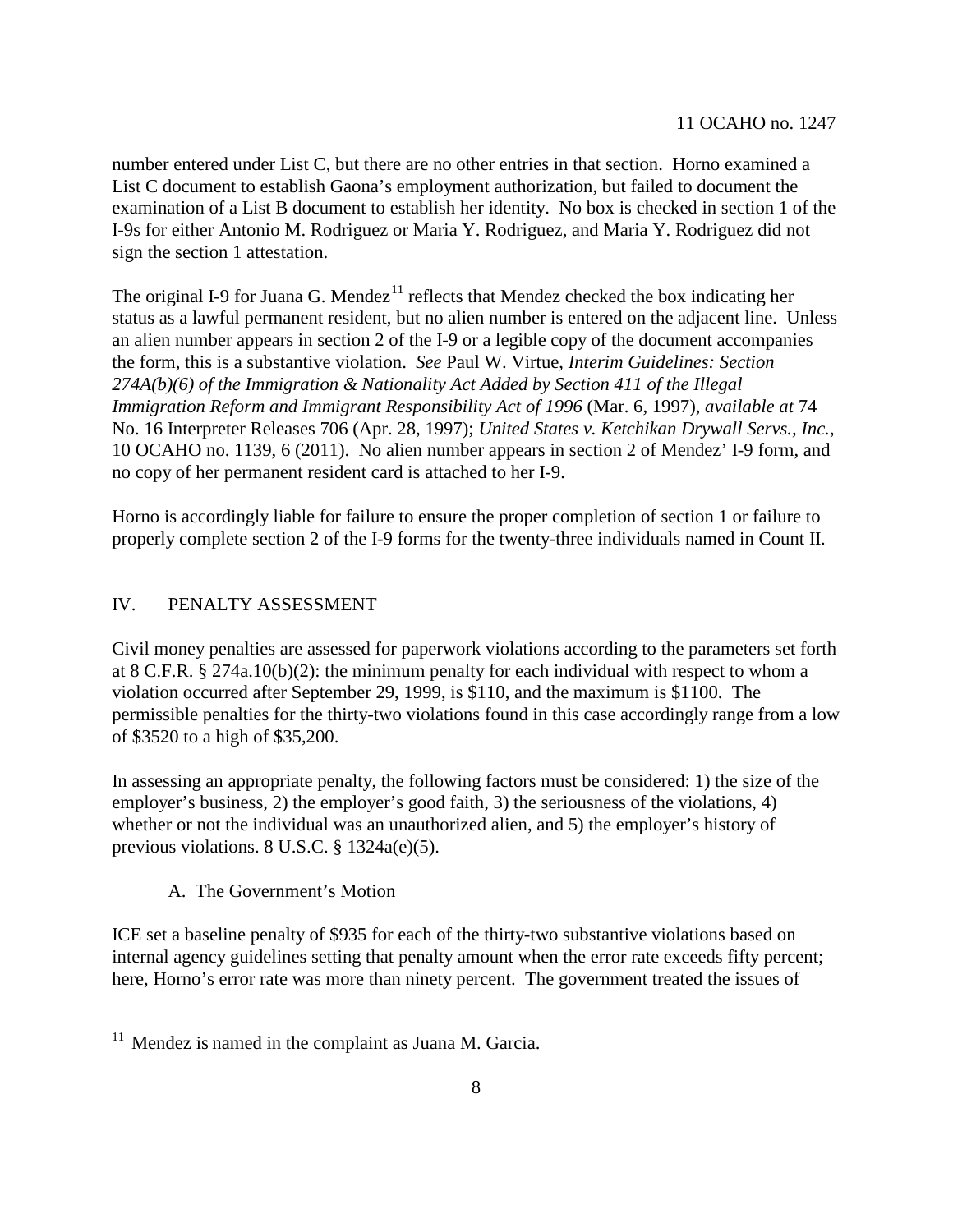good faith and the lack of any history of previous violations as neutral, neither aggravating nor mitigating the penalties based on those factors. The government says it mitigated all the penalties by five percent based on the size of Horno's business, but then aggravated them by five percent based on the seriousness of the violations, leaving the baseline assessment at \$935. For each of the violations ICE says involved unauthorized aliens, however, the base rate was aggravated by another five percent (\$46.75), so a penalty of \$981.75 is sought for each of those fourteen violations. The total penalty ICE seeks is \$30,574.50.

Although ICE says it treated the issue of good faith as neutral, the government nevertheless suggests that the company acted in bad faith by submitting a second set of modified, backdated I-9s and says the company didn't make a sincere attempt to ensure compliance with the statute. ICE also suggests that Beatriz Talayero, as a lawful permanent resident who recently naturalized as a U.S. citizen on March 14, 2013, should be familiar with immigration documents and processes, and that this fact undermines any claim of ignorance of the immigration process.

The government says in addition that the alien numbers and/or Social Security numbers for fourteen of Horno's thirty-five employees could not be verified. ICE says that when an alien number and/or Social Security number entered on an employee's I-9 either did not have a match in the CIS database or matched up to a different individual, a printout showing the no-match or mismatch was attached to the I-9. The declaration of auditor Sodari says that when ICE determines that an employee's documents are not valid, or that a recorded alien number does not "return to" the employee, a Notice of Suspect Documents is prepared and the employee is afforded an opportunity to present valid documents. In cases where not enough information is provided to make that clear a determination, a Notice of Discrepancies is prepared. This too affords the employee an opportunity to present valid documents.

Sodari points to Horno's response to the NSD, which says all fifteen employees<sup>[12](#page-8-0)</sup> listed in the NSD quit or were terminated. Sodari points in addition to Horno's response to the Notice of Discrepancies, which reflects that of the eleven employees<sup>[13](#page-8-1)</sup> listed in that notice, seven quit and four presented additional documents. According to the Confirmation of Notice of Inspection Results, three of the four who presented additional documents, Rosario J. Benavides, Liliana

<span id="page-8-0"></span><sup>&</sup>lt;sup>12</sup> Victorina Alvarez, Karla P. Amador, Mayra J. Jamarillo, Rafael Corona-Ruiz, Bogardo Cruz, Marcela Cruz, Ericka G. Perez, Fanny Gonzalez, Leticia Gonzalez, Nery Haza, Norma Hernandez, Pricilla Hernandez, Juan C. Ramos, Antonio M. Rodriguez, and (Rosario) Santos San Agustin.

<span id="page-8-1"></span><sup>&</sup>lt;sup>13</sup> Rosario J. Benavides, Mirna Cerfico, Manuela Cruz, Diana Haza, Ramses A. Maiz, Fidencio Medrano, Octavio Millan, Mario I. Ojeda, Liliana Perez, Maria Y. Rodriguez, and Gloria Saenz Lopez.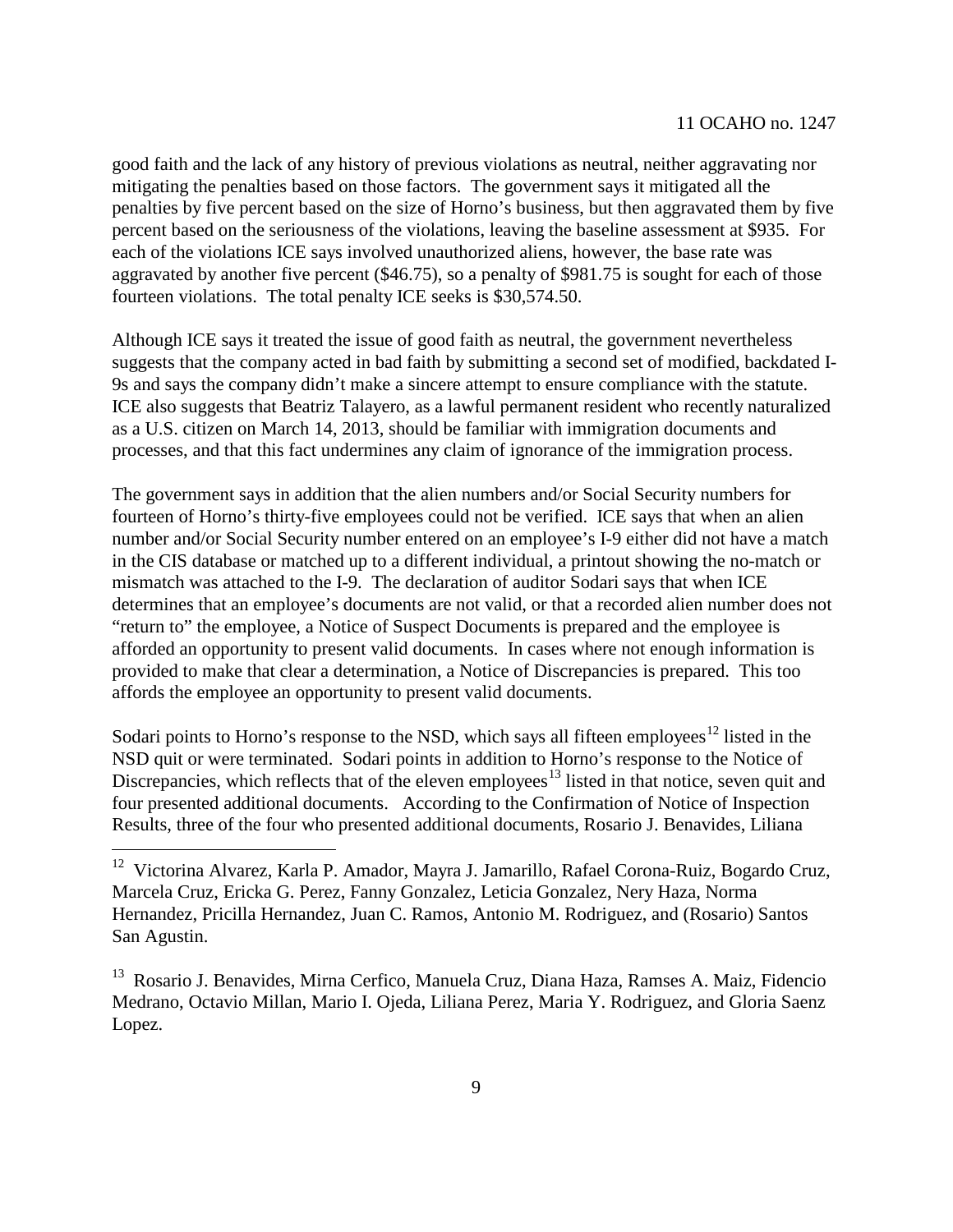Perez, and Maria Y. Rodriguez were determined to be unauthorized. Only Fidencio Medrano was determined to be eligible for employment, as stated in the Change to Notice of Inspection Results. ICE says further that although Karla P. Amador was determined to be unauthorized, the employment eligibility of the remaining eight employees named in Count I could not be determined at that time.

ICE attached printouts to the I-9s of fourteen of the fifteen employees named in the NSD: Karla Amador, Victorina Alvarez, Mayra J. Jaramillo, Rafael Carona-Ruiz, Bogardo Cruz, Maricela Cruz Morales, Ericka Gomez Gonzalez, Fanny Gonzalez, Leticia Gonzalez, Nery Haza, Norma Hernandez, Priscilla Hernandez, Antonio M. Rodriguez, and (Rosario) Santos San Augustin. No documentary evidence was presented, however, as to the status of Rosario J. Benavides, Liliana Perez, or Maria Y. Rodriguez.

### B. Horno's Motion for Summary Decision

Talayero takes issue with ICE's suggestion of bad faith, and says the high rate of violations may demonstrate the company's incompetence, but it does not reflect bad faith. Talayero points out that the original I-9s were presented "just the way they were kept in the records," and that any subsequent modifications were made only after Sodari told her to correct the forms. Talayero says the company has made every effort possible to comply with what she characterizes as a "very confusing scheme." Talayero also says that while she filled out an application for lawful permanent residence decades ago and recently naturalized as a U.S. citizen, this experience does not make her an expert on I-9 paperwork. Talayero did not challenge the unauthorized status of the workers named in the NSD, but says the company has neither the means nor the expertise to distinguish between genuine and fraudulent documents.

Talayero also says that she had never previously hired employees and that she hired an accountant, Luis Garza, to help with the administrative tasks due to her lack of expertise. Talayero says in her declaration that Horno has been operating at a loss for the past two years. Tayalero describes herself as a small business entrepreneur fighting to stay afloat. Horno's 2013 corporate tax return shows gross receipts or sales of \$532,409, a total income of \$338,231, and a loss of \$58,516 for the year.

### C. Discussion and Analysis

I note at the outset that quite apart from any analysis or consideration of the statutory penalty factors, OCAHO case law has consistently held that penalties so close to the maximum permissible as those proposed here should be reserved for more egregious violations than have been demonstrated on this record. *See, e.g., United States v. Fowler Equip. Co.,* 10 OCAHO no. 1169, 6 (2013). Consideration is also afforded to the nonstatutory factor of the general public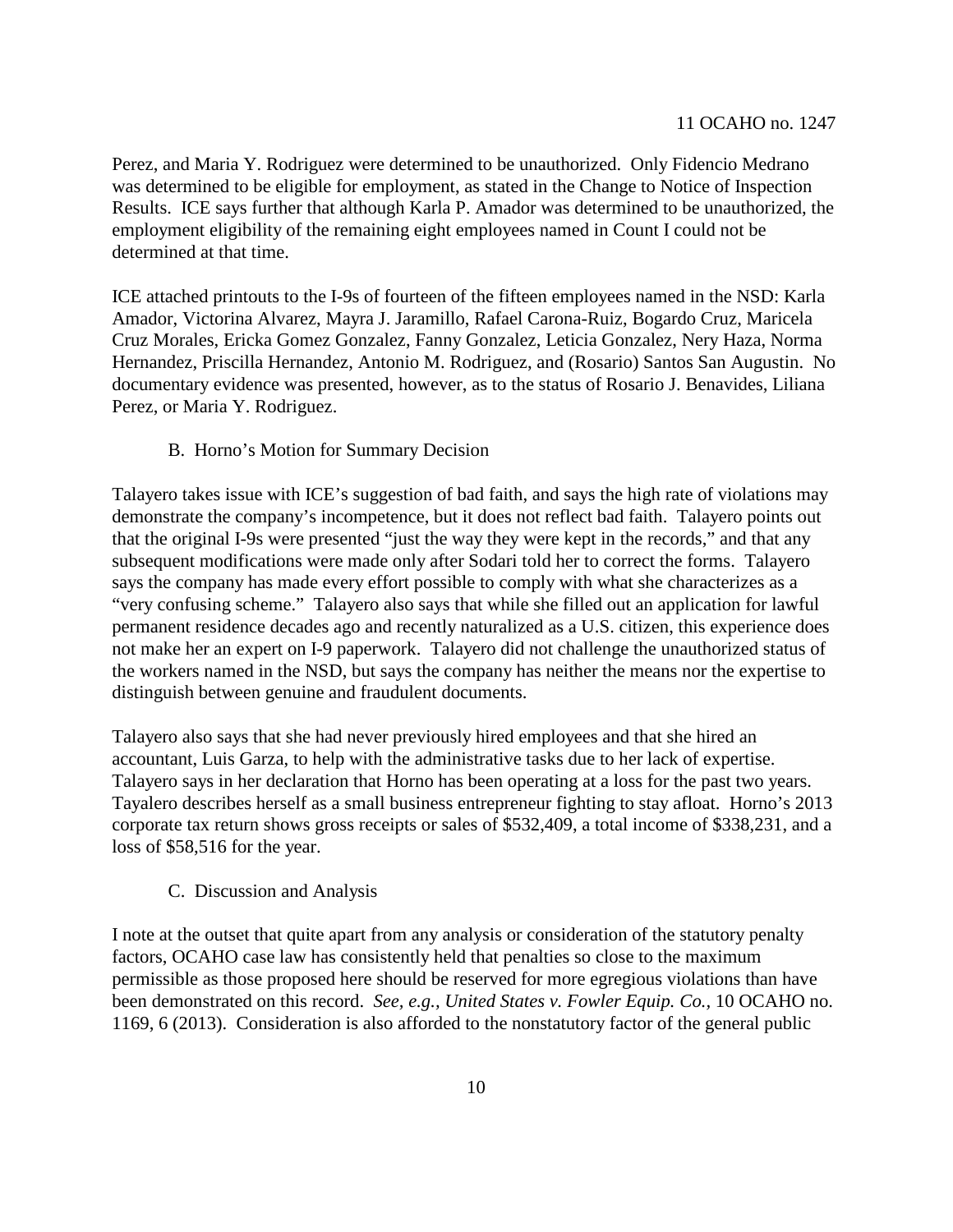policy of leniency toward small entities reflected in the Regulatory Flexibility Act, 5 U.S.C. 601 note (2006), *amended by* § 223(a) of the Small Business Regulatory Enforcement Fairness Act of 1996 (SBREFA), Pub. L. No. 104-121, 110 Stat. 864 (1996). The parties here agree that Horno is a small family business with no history of previous violations; the company is a quintessential "mom and pop" operation that is modest both in terms of its number of employees as well as its resources. ICE appropriately treated Horno's size as a mitigating factor.

Although the government did not aggravate the penalties based on a lack of good faith, it nevertheless made a number of suggestions of bad faith that are not supported in this record. While ICE asserts that the high rate of violations "demonstrates that Horno was not engaged in a good faith effort to comply with the law," OCAHO case law has long held that bad faith requires a showing of culpable conduct beyond merely a high rate of violations, and that even a dismal rate of I-9 compliance is not sufficient to make that showing. *See United States v. Karnival Fashion, Inc.*, 5 OCAHO no. 783, 477, 480 (1995) (modification by the Chief Administrative Hearing Officer). Talayero candidly acknowledged, moreover, that she misunderstood Sodari's instructions when she attempted to correct the company's I-9 forms. It appears exceedingly unlikely, moreover, that the experience of naturalizing as a citizen would provide an individual with any expertise in how to hire employees or properly complete I-9 forms. I thus cannot concur in any suggestion of bad faith, and weigh this factor more favorably to the company than the government does.

While all the violations are serious, seriousness may be evaluated on a continuum because not all violations are equally serious. *See United States v. Snack Attack Deli, Inc.*, 10 OCAHO no. 1137, 8 (2010) (citing *United States v. Carter*, 7 OCAHO no. 931, 121, 169 (1997)). A total failure to prepare an I-9 is one of the most serious violations. *See United States v. Metro. Warehouse, Inc.*, 10 OCAHO no. 1207, 7 (citing *United States v. Reyes*, 4 OCAHO no. 592, 1, 10 (1994)). While slightly less serious, failure to sign the section 2 attestation is also a very serious violation. *See United States v. Emp'r Solutions Staffing Grp. II, LLC*, 11 OCAHO no. 1242, 11 (2015) (describing section 2 as "the very heart" of the verification process); *Ketchikan*, 10 OCAHO no. 1139 at 10 (finding that failure to sign section 2 is serious because it implies avoidance of liability for perjury) (citing *United States v. J.J.L.C.*, *Inc*., 1 OCAHO no. 154, 1089, 1098 (1990)).

Although to a lesser degree, failure to ensure that the employee checks a box in section 1 is also a serious substantive violation, *Ketchikan*, 10 OCAHO no. 1139 at 6, 15, as are failure to properly verify documents in section 2 and to ensure that an employee who attests to lawful permanent residence in section 1 enters an alien number on the form. *See United States v. Durable, Inc.*, 11 OCAHO no. 1229, 15 (2014); *see also United States v. Super 8 Motel & Villella Italian Rest.*, 10 OCAHO no. 1191, 14 (2013) (citing *United States v. DJ Drywall, Inc.*, 10 OCAHO no. 1136, 12- 13 (2010)).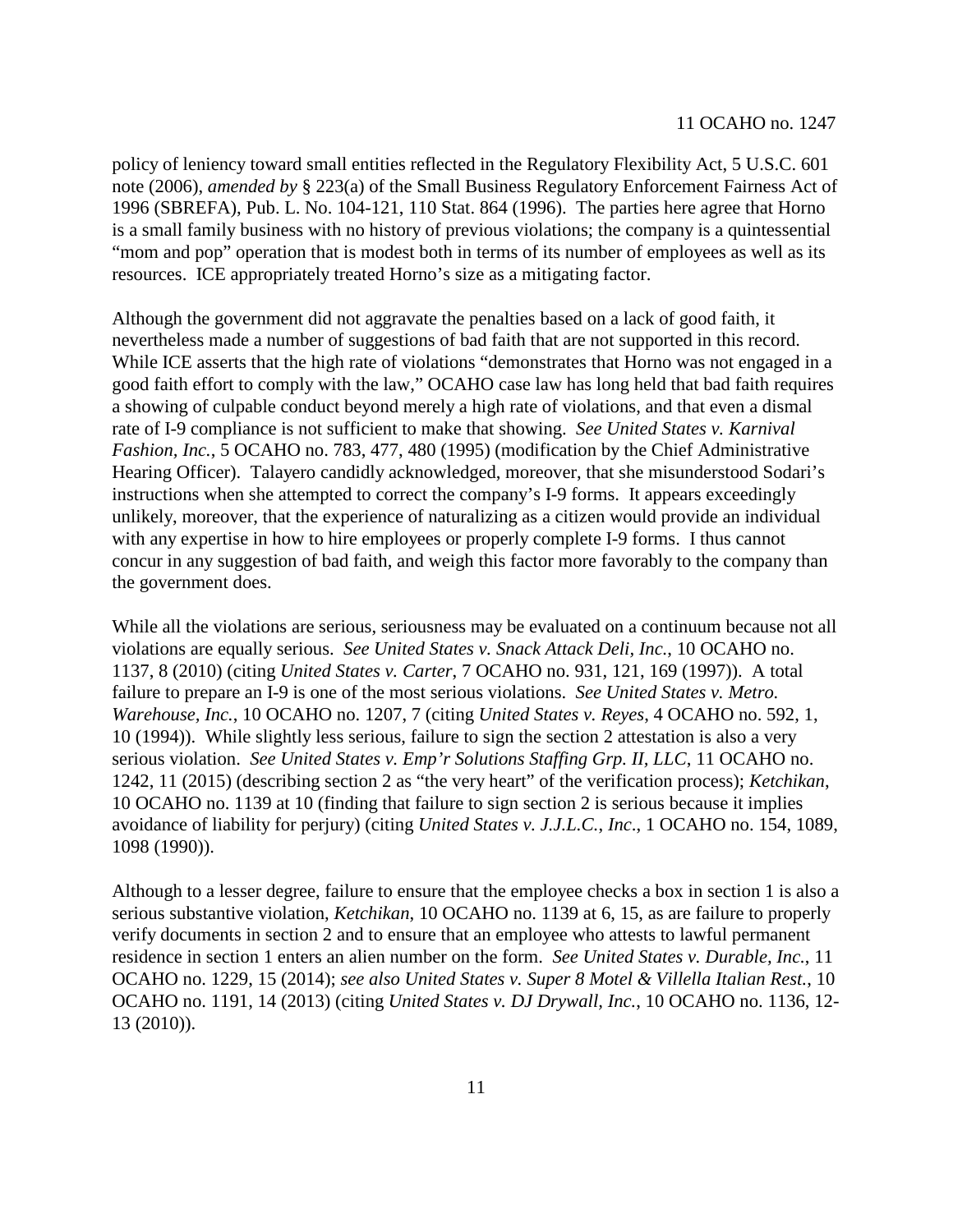ICE met its burden of proving the unauthorized status of some, but not all, of the fourteen employees it alleges are unauthorized. The government's evidence reflects that a permanent resident card with a number ending in 522 is entered under List A on Victorina Alvarez' I-9, and a copy of the card is attached. The CIS printout shows that the alien number entered on Alvarez' I-9 and card is associated with a different individual whose name in no way resembles Alvarez' name and whose date of birth is more than twenty years before hers. Section 2 of Mayra J. Jaramillo's I-9 is blank, but a copy of Jaramillo's permanent resident card with an alien number ending in 453 accompanies her I-9. The attached CIS printout reflects that the A number on Jamarillo's card corresponds to a male whose name in no way resembles hers and whose date of birth is more than ten years earlier than hers. Section 2 of Rafael Carona-Ruiz' I-9 is blank, but a permanent resident card bearing an alien number ending in 241 accompanies his I-9. The attached CIS printout reflects that the A number on that card corresponds to an individual whose name does not resemble Carona-Ruiz' name and whose date of birth is almost ten years after his. Section 2 of Ericka Gomez Gonzalez' I-9 is blank, but a copy of Gonzalez' permanent resident card with an alien number ending in 178 accompanies her I-9. The attached CIS printout reflects that the A number on her card corresponds to a male whose name and date of birth do not resemble hers.

Section 2 of Fanny Gonzalez' I-9 is blank, but a copy of Fanny Gonzalez' permanent resident card with an alien number ending in 490 accompanies her I-9. The attached CIS printout reflects that the A number on her card does not correspond to any individual. Section 2 of Leticia Gonzalez' I-9 is blank, but a copy of Gonzalez' permanent resident card with an alien number ending in 668 accompanies her I-9. The attached CIS printout reflects that the A number on Gonzalez' card corresponds to a different individual whose name and date of birth bear no resemblance to hers. Section 2 of Norma Hernandez' I-9 is blank, but a copy of Hernandez' resident alien card with an alien number ending in 891 accompanies her I-9. The attached CIS printout reflects that the A number on Hernandez' card corresponds to another individual whose name and date of birth do not resemble hers.

Section 2 of Priscilla Hernandez' I-9 is blank, but a copy of a permanent resident alien card with an alien number ending in 797 accompanies her I-9. The attached CIS printout reflects that the number on her card corresponds to a male whose name and date of birth do not resemble hers. Section 2 of Rosario Santos Sanagustin's I-9 is blank, but a copy of a permanent resident card with an alien number ending in 765 accompanies her I-9. The attached CIS printout reflects that the A number on her card corresponds to a male with a totally different name and birthdate. Section 2 of Karla P. Amador's late-submitted I-9 reflects an A number ending in 684, and a copy of her permanent resident card accompanies the I-9. The CIS printout reflects that the A number on Amador's I-9 and card corresponds to a different individual whose name in no way resembles hers and whose date of birth is in 1921.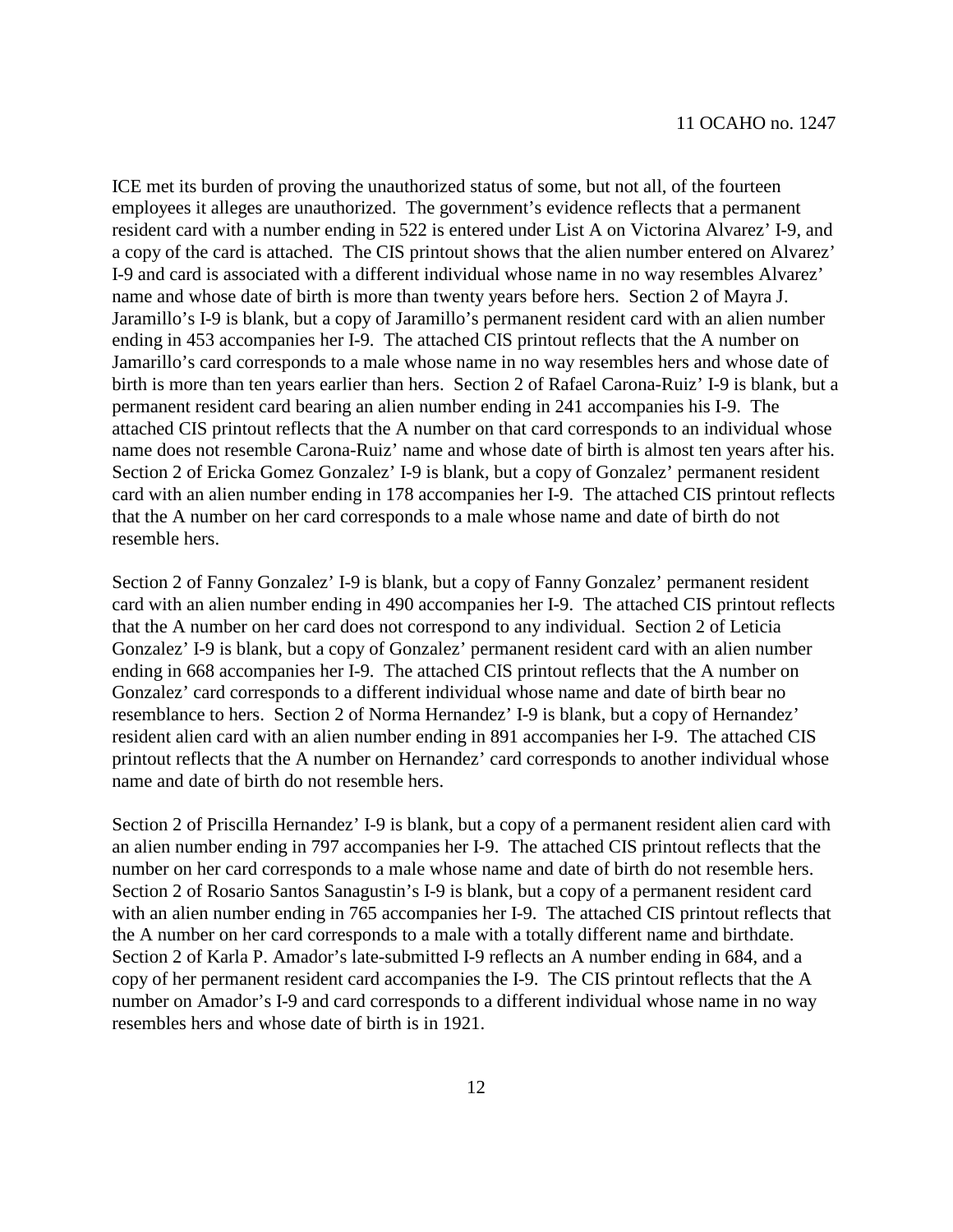There are, however, discrepancies and ambiguities on the printouts for other employees. Section 2 of Bogardo Cruz' I-9 is blank, but a copy of Cruz' resident alien card with the alien number ending in 453 accompanies his I-9. The attached CIS printout, however, reflects two different A numbers, both the number on Cruz' resident alien card and another number ending in 241. The second number is the same as the alien number on Rafael Carona-Ruiz' permanent resident card, and the name that appears is the same name that appeared when ICE ran Rafael Corona-Ruiz' alien number.

Similarly, the printout attached to Maricela Cruz' I-9 is also inconclusive. Section 2 of Maricela Cruz' I-9 is blank, but a copy of her permanent resident card with the alien number ending in 221 accompanies her I-9. The attached CIS printout once again contains two different A numbers, the one appearing on Cruz' card, and the same number ending in 241 that appears on Rafael Corona-Ruiz' permanent resident card. Once again, the name that appears is the same one that resulted from running Rafael Corona-Ruiz' number.

The CIS printouts attached to Nery Haza's and Antonio M. Rodriguez' I-9s are also uninformative and there is no explanation of any kind from ICE. Nery Haza checked the box for U.S. citizen in section 1 of her I-9, section 2 is blank, and copies of Haza's Social Security card and Texas driver's license accompany her I-9. The attached CIS printout reflects that an A number ending in 895<sup>[14](#page-12-0)</sup> corresponds to an individual named Nery Fabiola Haza Ortiz whose birthdate is the same birthdate entered on Haza's I-9 form. The CIS report reflects that Haza was not a U.S. citizen although she checked a box attesting that she was. A second printout reflects that a "BCC" was issued to Haza on November 7, 1994, but ICE offers no explanation as to the meaning of this term or what effect, if any, it has. Its significance is not self-evident.

Antonio M. Rodriguez' I-9 did not contain an alien number either, but ICE provided one for him. Section 2 of Rodriguez' I-9 reflects that he presented a Mexican "Matricula Consular" card as a List B document and a Social Security card as a List C document, copies of which accompany his I-9. The attached CIS printout reflects that the A number ending in 156 that ICE provided corresponds to an individual named Antonio Magdaleno Rodriguez. Rodriguez did not enter his date of birth on his I-9, however, so it is not entirely clear whether the CIS printout relates to him or to some other individual with a similar name. Sodari's declaration suggests that both the number and the date of birth are required to run a definitive report. A second CIS printout reflects that an individual named Antonio Magdaleno Rodriguez was apprehended on August 2,

<span id="page-12-0"></span> $14$  Haza did not enter an alien number on her I-9, but ICE agent Sodari explains that an employee's name and date of birth are sometimes queried to determine whether an alien number exists for an individual who did not provide one.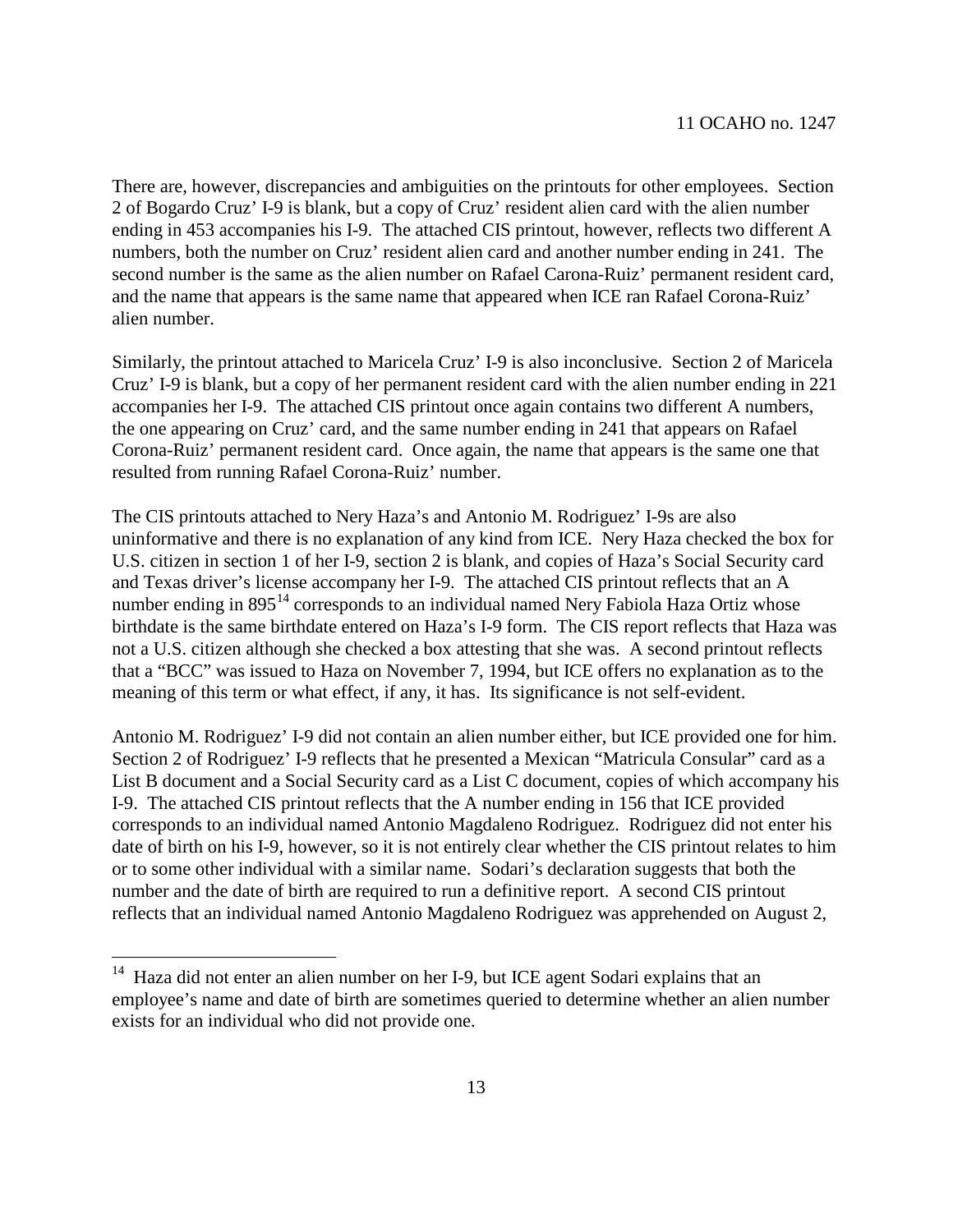1989, but even assuming arguendo that it relates to Rodriguez, an apprehension in 1989 does not speak to Rodriguez's current employment status.

The declaration of ICE auditor Sodari reflects that Sodari was initially unable to determine the status of eight of the nine individuals in Count I for whom no I-9 was presented, and ICE initially aggravated the penalty for failure to present an I-9 only for Amador, and not for the other Count I employees. However, the government did subsequently submit CIS printouts generated from the late-submitted I-9s for some of the other employees in Count I, and demonstrated that three of them were also unauthorized for employment in the United States.

Although section 1 of Diana Haza's I-9 says she is a U.S. citizen born on January 28, 1980, a Basic Report reflects that the Social Security number ending in 8916 that Haza entered on her I-9 and that is shown on the copy of the document she presented was actually issued between the years 1934 to 1951 to an individual with a different name who was born in 1929. That individual is deceased, and death benefits are being paid on the individual's Social Security number.

Section 2 of Ramses A. Maiz' I-9 reflects the entry of a permanent resident card with an A number ending in 103, and a copy of the card with the same A number accompanies the I-9. ICE's printout shows that this A number corresponds to a female with a different name whose date of birth is more than thirty years before his. Section 2 of Gloria Saenz Lopez' I-9 reflects the entry of a permanent resident card with an alien number ending in 8432 and a copy of the card with the same A number accompanies the I-9. ICE's printout reflects that this A number does not correspond to any individual.

The government has accordingly shown that thirteen Horno employees were unauthorized for employment in the United States during the period at issue.

Horno has raised an additional issue as to the company's ability to pay, and the record supports a finding that the company has modest resources. A penalty needs to be sufficiently meaningful to accomplish the purpose of deterring future violations, *United States v. Jonel, Inc.,* 8 OCAHO no. 1008, 175, 201 (1998), but should not be "unduly punitive" in light of the respondent's resources, *United States v. Minaco Fashions, Inc.,* 3 OCAHO no. 587, 1900, 1909 (1993). Based on the record as a whole and the statutory factors in a particular, the penalties in this case should be adjusted to an amount closer to the midrange of permissible penalties.

For each of the four violations involving the failure to prepare and/or present I-9s for the unauthorized workers named in Count I, Karla P. Amador, Diana Haza, Ramses A. Maiz, and Gloria Saenz Lopez, the penalties will be assessed at the rate of \$600, and for the five remaining violations in Count I, the penalties are assessed at the rate of \$500 each. For each of the nine violations in Count II involving failure to sign section 2 of the I-9s for unauthorized workers, the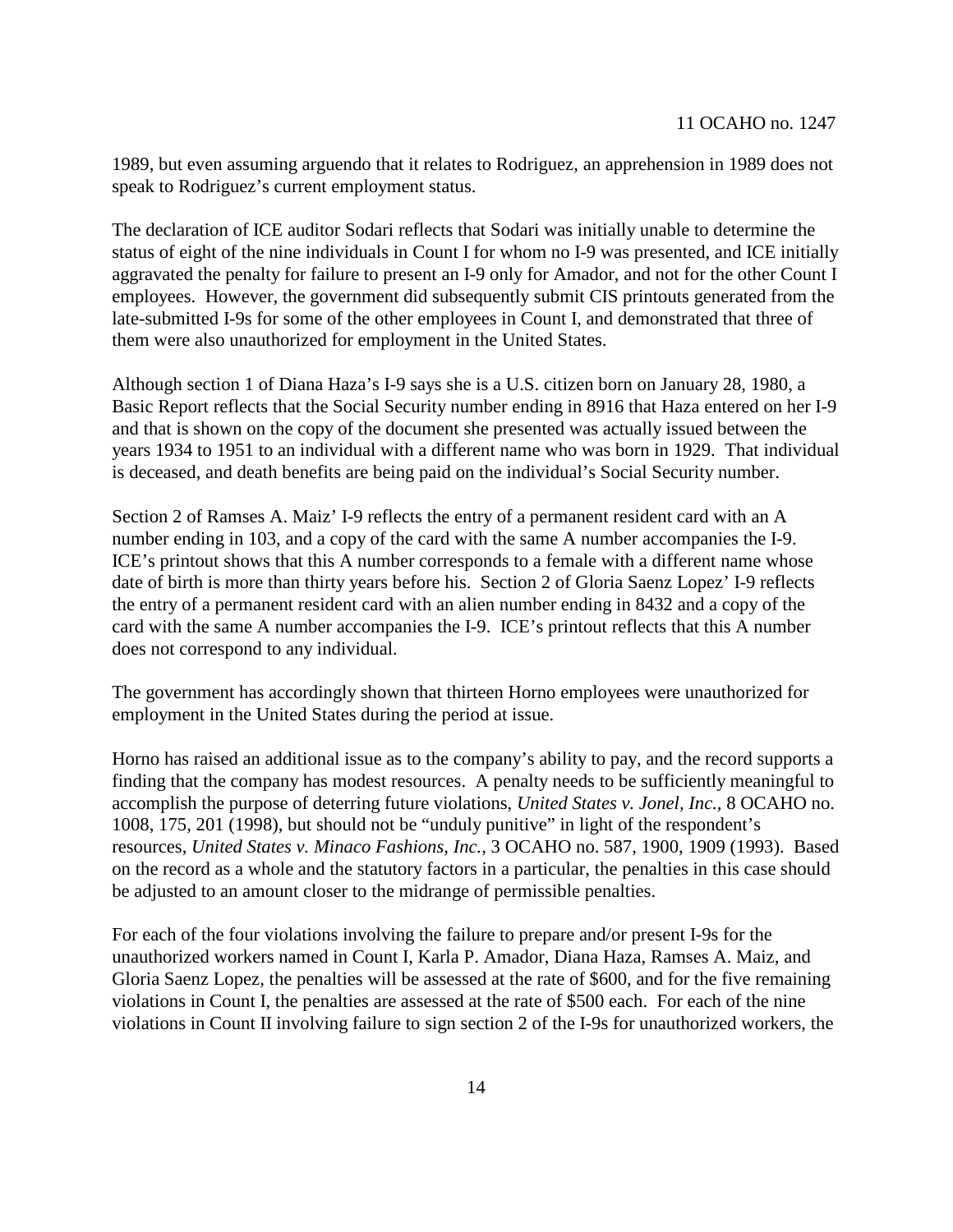### 11 OCAHO no. 1247

penalty is \$500; for the remaining ten failures to sign section 2 the penalty is \$400 each. The other four Count II violations are assessed at the rate of \$300 each. The total penalty is \$14,600.

### V. FINDINGS OF FACT AND CONCLUSIONS OF LAW

A. Findings of Fact

1. Horno MSJ Ltd. Co., is a bakery located in San Antonio, Texas that was opened in March 2006.

2. Beatriz Talayero, Horno MSJ Ltd. Co.'s manager, and Antonio Talayero, her husband, coown Horno.

3. The Department of Homeland Security, Immigration and Customs Enforcement served Horno MSJ Ltd. Co. with a Notice of Inspection and administrative subpoena on July 31, 2012.

4. The Department of Homeland Security, Immigration and Customs Enforcement served Horno MSJ Ltd. Co. with a Notice of Suspect Documents and a Notice of Discrepancies in September 2012.

5. The Department of Homeland Security, Immigration and Customs Enforcement served Horno MSJ Ltd. Co. with a Notice of Intent to Fine on March 5, 2013.

6. Horno MSJ Ltd. Co. made a timely request for hearing on April 2, 2013.

7. Horno MSJ Ltd. Co. hired Karla P. Amador, Mirna Cerfico, Manuela Cruz, Diana Haza, Ramses A. Maiz, Fidencio Medrano, Octavio Millan, Mario I. Ojeda, and Gloria Saenz Lopez and failed to present I-9 forms for them within four days after being requested to do so by the Department of Homeland Security, Immigration and Customs Enforcement.

8. Horno MSJ Ltd. Co. hired Rosario J. Benevides, Mayra J. Jamarillo, Luz N. Carillo, Rafael Corona-Ruiz, Bogardo Cruz, Maricela Cruz, Mary Espinoza, Ericka Gomez Gonzalez, Fanny Gonzalez, Leticia Gonzalez, Nery Haza, Norma Hernandez, Priscilla Hernandez, Juanita Mermea, Liliana Perez, Irene Reyes, Santos San Augustin, and Eulalia G. Zaragoza, and left section 2 of their I-9 forms totally blank.

9. Horno MSJ Ltd. Co. hired Victorina Alvarez and failed to sign the section 2 attestation on her I-9 form.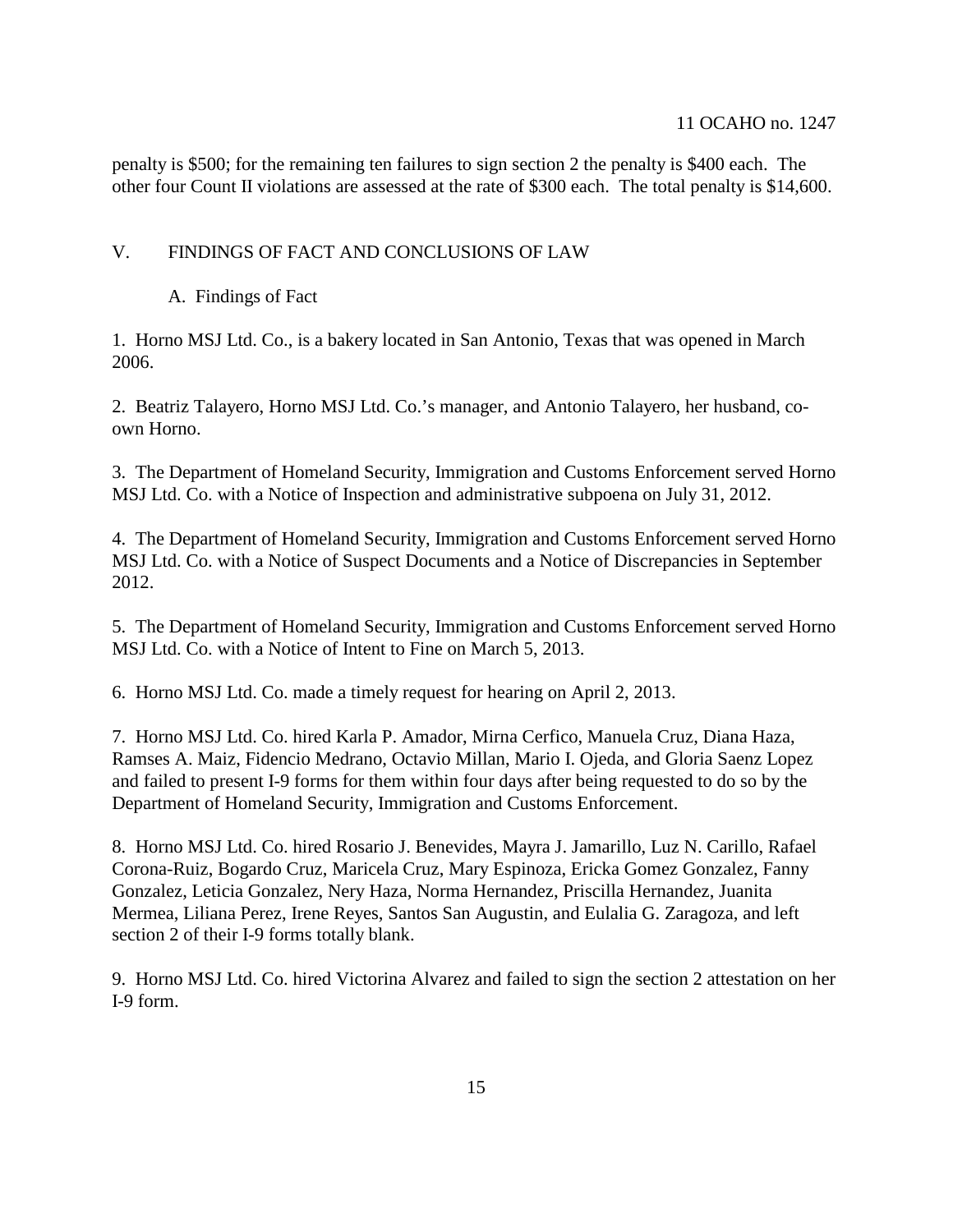10. Horno MSJ Ltd. Co. hired Patricia Gaona and entered only a List C document in section 2 of her I-9 form.

11. Horno MSJ Ltd. Co. hired Antonio M. Rodriguez and Maria Y. Rodriguez and failed to ensure that they checked a box in section 1 of their respective I-9 forms to indicate their status as a U.S. citizens, lawful permanent residents, or aliens authorized to work in the United States.

12. Horno MSJ Ltd. Co. hired Juana M. Garcia and failed to ensure that she entered an alien number in section 1 of her I-9 after she checked the box indicating status as a lawful permanent resident, and no copy of her permanent resident card was attached to her I-9.

13. Karla P. Amador, Diana Haza, Ramses A. Maiz, Gloria Saenz Lopez, Victorina Alvarez, Mayra J. Jaramillo, Rafael Carona-Ruiz, Ericka Gomez Gonzalez, Fanny Gonzalez, Leticia Gonzalez, Norma Hernandez, Priscilla Hernandez, and (Rosario) Santos San Augustin were at the time of the events in question unauthorized for employment in the United States.

14. Horno MSJ Ltd. Co. has no history of previous violations of the employment eligibility verification system.

B. Conclusions of Law

1. Horno MSJ Ltd. Co. is an entity within the meaning of 8 U.S.C. § 1324a(a)(1) (2012).

2. Horno MSJ Ltd. Co. is liable for thirty-two violations of 8 U.S.C. § 1324a(a)(1)(B) (2012).

3. An employee is an individual who provides services or labor for an employer for wages or other remuneration. 8 C.F.R. §274.1(f).

4. Employers are obligated to prepare and retain Employment Eligibility Verification Forms for new employees and to make those forms available for inspection on at least three business days' notice. 8 C.F.R. § 274a.2(b)(2)(ii).

5. Absent an extension of time, an employer cannot avoid liability for failure to timely present I - 9 forms by submitting the forms at some point later in the process, whether in the course of the inspection itself or later during the ensuing litigation. *See*, *e.g*., *United States v. A&J Kyoto Rest.*, 10 OCAHO no. 1186, 7 (2013).

6. When an employee quits unexpectedly, an employer may avoid liability for failure to prepare that employee's I-9 only where there is evidence that the individual was hired for continued employment, but quit or was terminated shortly thereafter, frustrating the company's efforts to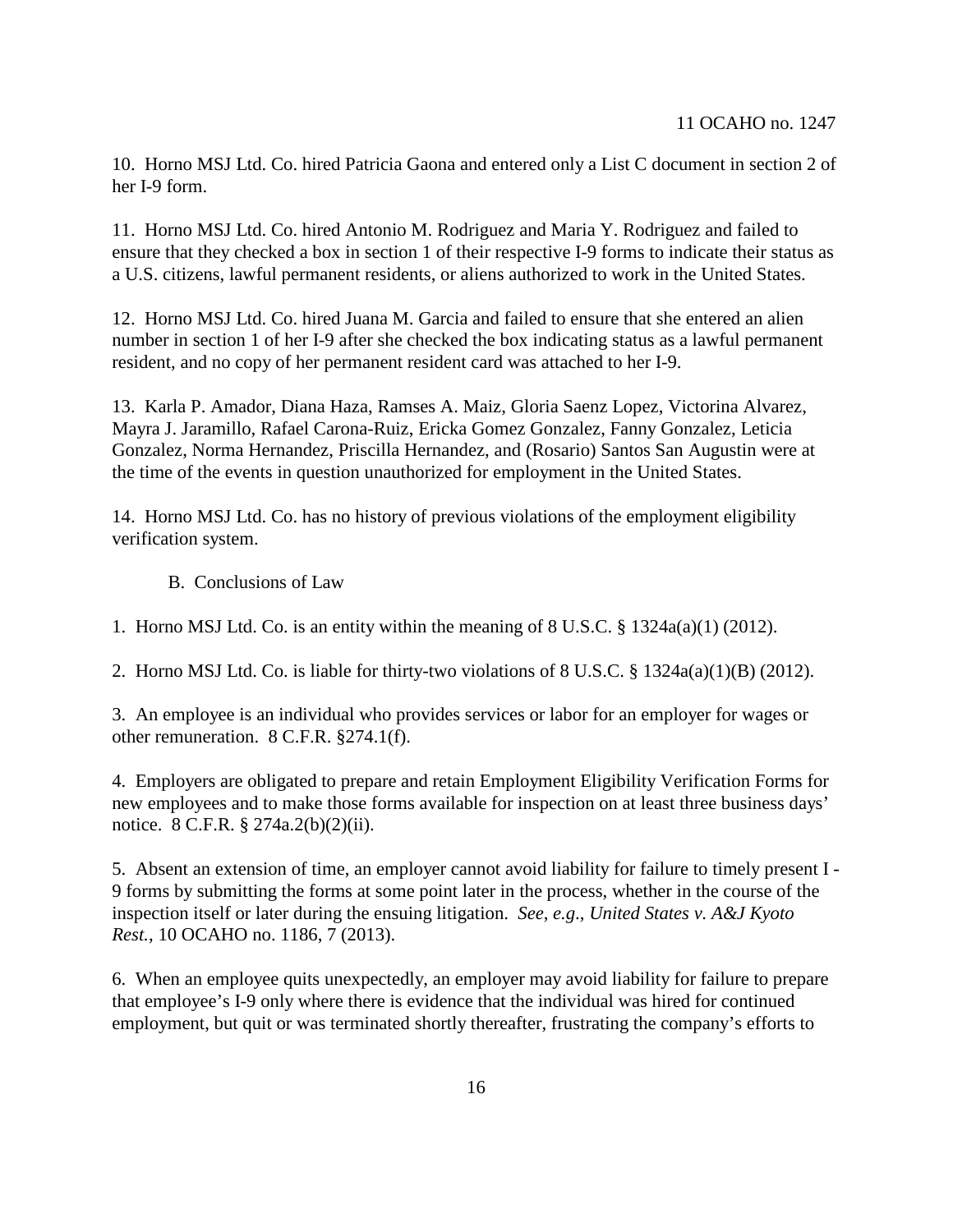### 11 OCAHO no. 1247

comply with the employment eligibility verification requirements. *See, e.g.*, *United States v. Two for Seven*, 10 OCAHO no. 1208, 4 (2014); *United States v. A&J Kyoto Japanese Rest.*, 10 OCAHO no. 1186, 5-6 (2013); *United States v. DuBois Farms, Inc.*, 2 OCAHO no. 376, 599, 625-29 (1991).

7. Employers are obligated to sign the attestation portion of section 2 to attest under penalty of perjury that the hiring entity reviewed appropriate documents to verify the individual's identity and employment authorization.  $8 \text{ C.F.R.}$   $\frac{8}{3}$   $274a.2(a)(3)$ , (b)(1)(ii).

8. In assessing an appropriate penalty, the following factors must be considered: 1) the size of the employer's business, 2) the employer's good faith, 3) the seriousness of the violations, 4) whether or not the individual was an unauthorized alien, and 5) the employer's history of previous violations. 8 U.S.C. § 1324a(e)(5).

9. The seriousness of a violation is evaluated on a continuum because not all violations are equally serious. *See United States v. Snack Attack Deli, Inc.*, 10 OCAHO no. 1137, 8 (2010) (citing *United States v. Carter*, 7 OCAHO no. 931, 121, 169 (1997)).

10. A total failure to prepare an I-9 is one of the most serious violations. *See United States v. Metro. Warehouse, Inc.*, 10 OCAHO no. 1207, 7 (citing *United States v. Reyes*, 4 OCAHO no. 592, 1, 10 (1994)).

11. Failure to sign section 2 is a very serious violation. *See United States v. Emp'r Solutions Staffing Grp. II, LLC*, 11 OCAHO no. 1242, 11 (2015); *United States v. Ketchikan Drywall Servs., Inc.*, 10 OCAHO no. 1139, 10 (2011) (citing *United States v. J.J.L.C.*, 1 OCAHO no. 154, 1089, 1098 (1990)).

12. The following violations are considered serious: failure to properly verify an employee's documents in section 2; failure to ensure that an employee attests to his or her status in section 1; and failure to ensure that an employee includes an alien number after attesting to status as a legal permanent resident. *See United States v. Durable, Inc.*, 11 OCAHO no. 1229, 15 (2014); *see also United States v. Super 8 Motel & Villella Italian Rest.*, 10 OCAHO no. 1191, 14 (2013) (citing *United States v. DJ Drywall, Inc.*, 10 OCAHO no. 1136, 12-13 (2010)).

13. Bad faith requires a showing of culpable conduct beyond the mere failure of compliance with the verification requirements, and even a dismal rate of I-9 compliance is not sufficient to make that showing. *See United States v. Karnival Fashion, Inc.*, 5 OCAHO no. 783, 477, 480 (1995) (modification by the Chief Administrative Hearing Officer).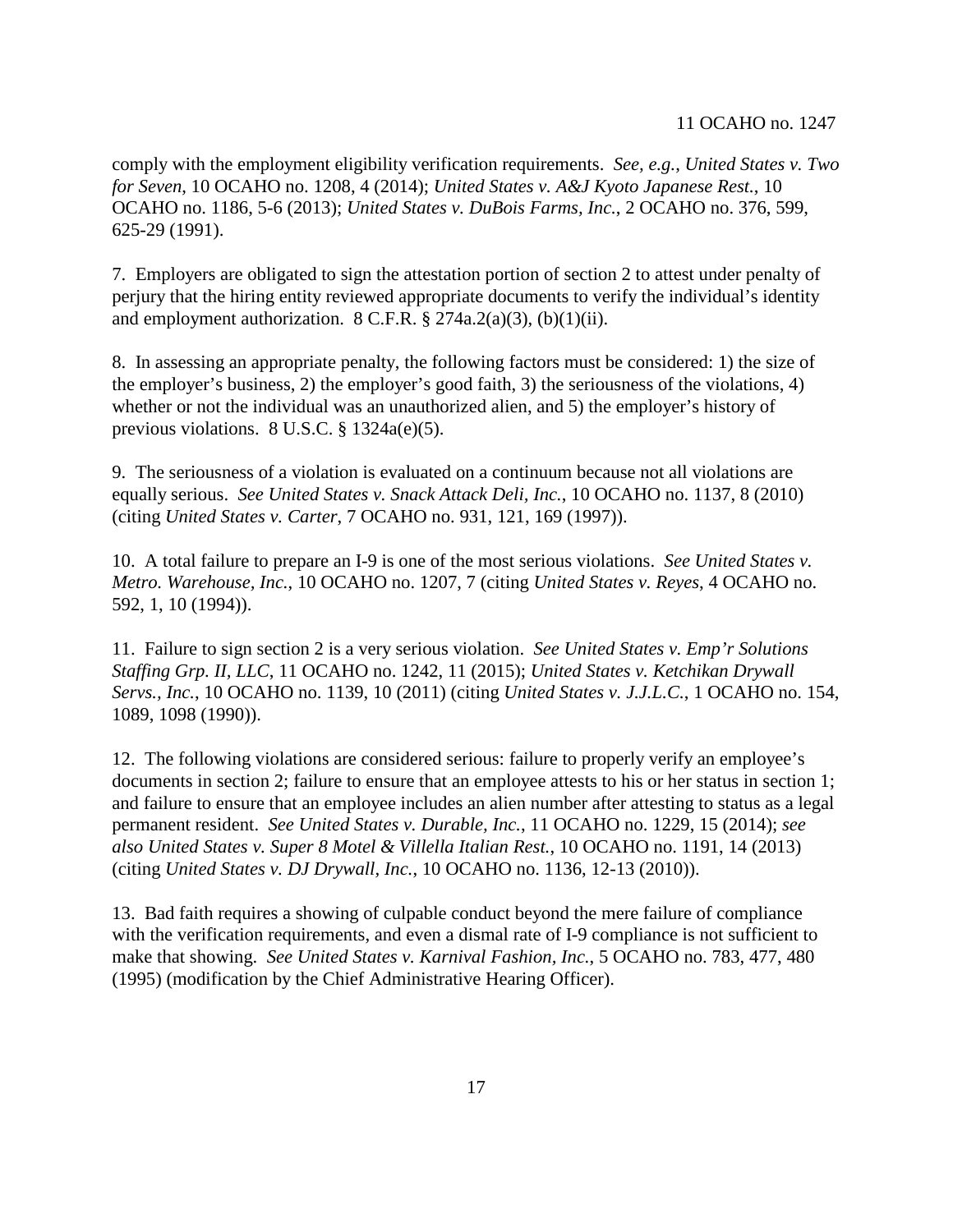14. Penalties approaching the maximum permissible should be reserved for the most egregious violations. *See, e.g., United States v. Fowler Equip. Co.,* 10 OCAHO no. 1169, 6 (2013).

To the extent that any statement of fact is deemed to be a conclusion of law or any conclusion of law is deemed to be a statement of fact, the same is so denominated as if set forth as such.

### ORDER

Horno MSJ, Ltd. Company is liable for thirty-two violations of 8 U.S.C. § 1324a(a)(1)(B) and is ordered to pay a civil money penalty totaling \$14,600. The parties are encouraged to set up a payment schedule that will minimize the impact of the penalty on the operation of the business.

SO ORDERED.

Dated and entered this 3rd day of April, 2015.

Ellen K. Thomas Administrative Law Judge

\_\_\_\_\_\_\_\_\_\_\_\_\_\_\_\_\_\_\_\_\_\_\_\_\_\_\_\_\_\_\_\_\_\_

Appeal Information

This order shall become the final agency order unless modified, vacated, or remanded by the Chief Administrative Hearing Officer (CAHO) or the Attorney General.

Provisions governing administrative reviews by the CAHO are set forth at 8 U.S.C. § 1324a(e)(7) and 28 C.F.R. pt. 68. Note in particular that a request for administrative review must be filed with the CAHO within ten (10) days of the date of this order, pursuant to 28 C.F.R. § 68.54(a)(1) (2012).

Provisions governing the Attorney General's review of this order, or any CAHO order modifying or vacating this order, are set forth at 8 U.S.C. § 1324a(e)(7) and 28 C.F.R. pt. 68. Within thirty (30) days of the entry of a final order by the CAHO, or within sixty (60) days of the entry of an Administrative Law Judge's final order if the CAHO does not modify or vacate such order, the